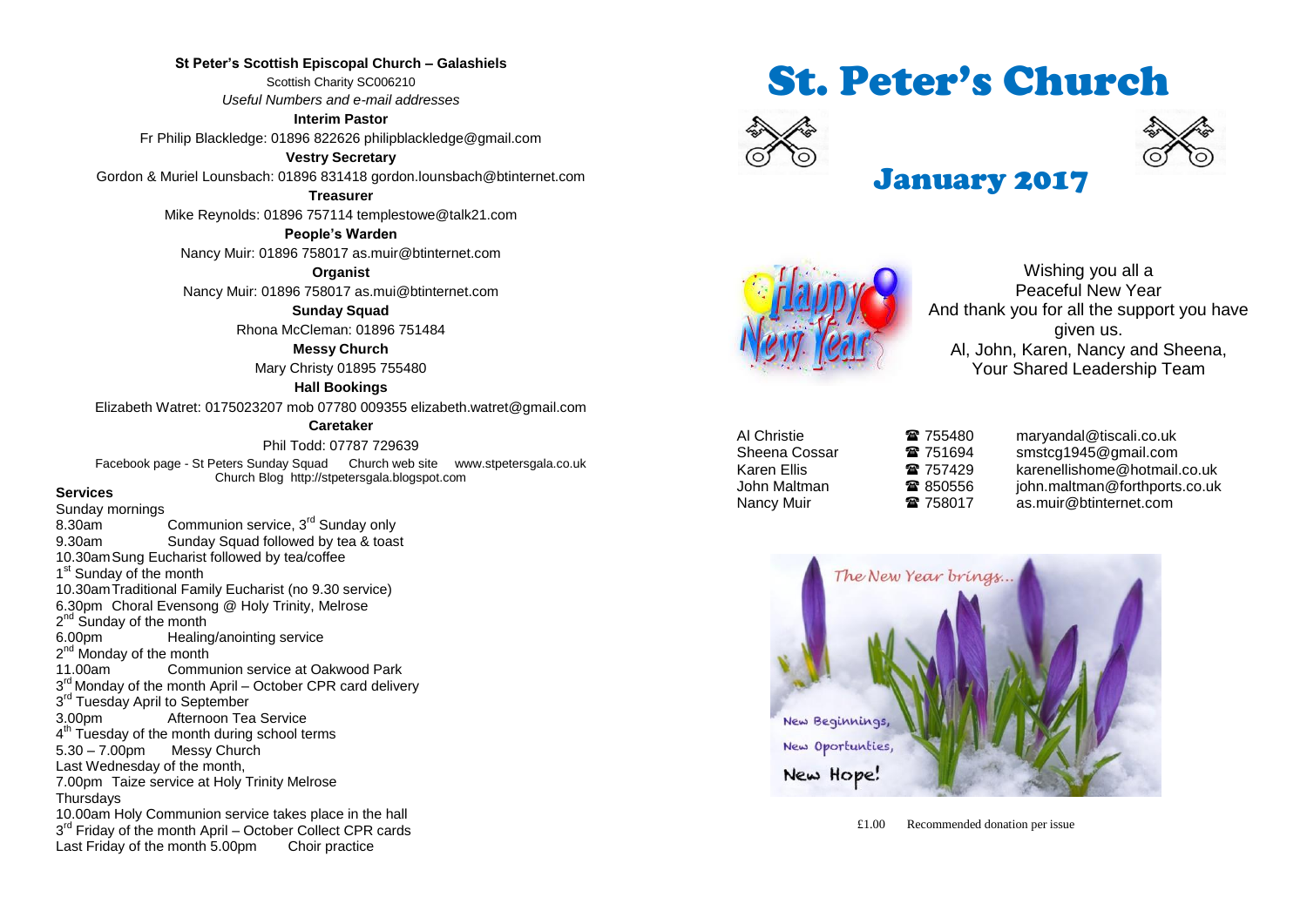#### **Church Diary February**

Sun 5th 10.30am Family service Thurs  $9th^h$ <br>Sun 12th 10.00am Communion 9.30am Sunday Squad followed by juice & toast 10.30am Sung Eucharist followed by coffee & chat 6.00pm Healing service<br>Mon 13<sup>th</sup> 11.00am Communion. Mon  $13^{th}$  11.00am Communion, Oakwood Park<br>Thurs  $16^{th}$  10.00am Communion 10.00am Communion Sun 19<sup>th</sup> 8.30 Holy Communion 9.30am Sunday Squad followed by juice & toast 10.30am Sung Eucharist followed by coffee & chat<br>Mon 20<sup>th</sup> 7.00pm Bottletop sort Mon  $20^{th}$  7.00pm Bottletop sort<br>Thurs  $23^{rd}$  10.00am Communion Thurs  $23^{\text{rd}}$  10.00am Communion<br>Sun  $26^{\text{th}}$  9.30am Sunday Squa 9.30am Sunday Squad followed by juice & toast 10.30am Sung Eucharist followed by coffee & chat Tues 28<sup>th</sup> 5.30pm Messy Church

Sunday 29<sup>th</sup> January 3.00pm Service in remembrance of those close to us who have died

### **Annual General Meeting 4th December 2016 Election of officers**

Until the day of the AGM the Vestry comprised of:-

Karen Ellis,Nancy Muir, Tony Brown, Brian Pudner, Beth Cumming and Yvonne Spawforth. Ex-officio were Mike Reynolds as Treasurer and Gordon Lounsbach as Secretary.

Lay Representative Karen Ellis and Alternate Lay Representative Elizabeth Watret The AGM elections resulted in the following members appointed to serve 2016/2017 year and there-after : Brian Pudner, Beth Cumming, Yvonne Spawforth, Nancy Muir, Wendy Smale and John Marsden.

Lay Reprsentative Karen Ellis (re-elected for new term) and Elizabeth Watret (continues her current term).

Immediately following the end of the 10-30am service the newly constituted Vestry met to appoint its Designate Chair (Brian Pudner will chair all meetings held 2016/17). Mike Reynolds as Treasurer (ex-officio) and Gordon Lounsbach as Secretary (ex-officio), Both Lay Rep and Alternate Lay Rep become ex-officio members of Vestry.

**Congregation please note** that if any person wishes to express a view or has a problem on a particular matter then please speak to a member of the Vestry who will convey that matter/issue to the Vestry at its next meeting and report back to the individual.

G R Lounsbach Secretary

.

St Boniface was born in what is now Devon c675.

In recent years the Parish Church in Crediton has held annual Christmas tree festivals. This year there were over 70 trees exhibited which would be sold to raise funds for charity.



I suspect that this was the start of festivals of Christmas trees throughout the country and which the Galshiels Fellowship of Churches started in our own town this year.



Our entry in the Gala Christmas Tree Exhibition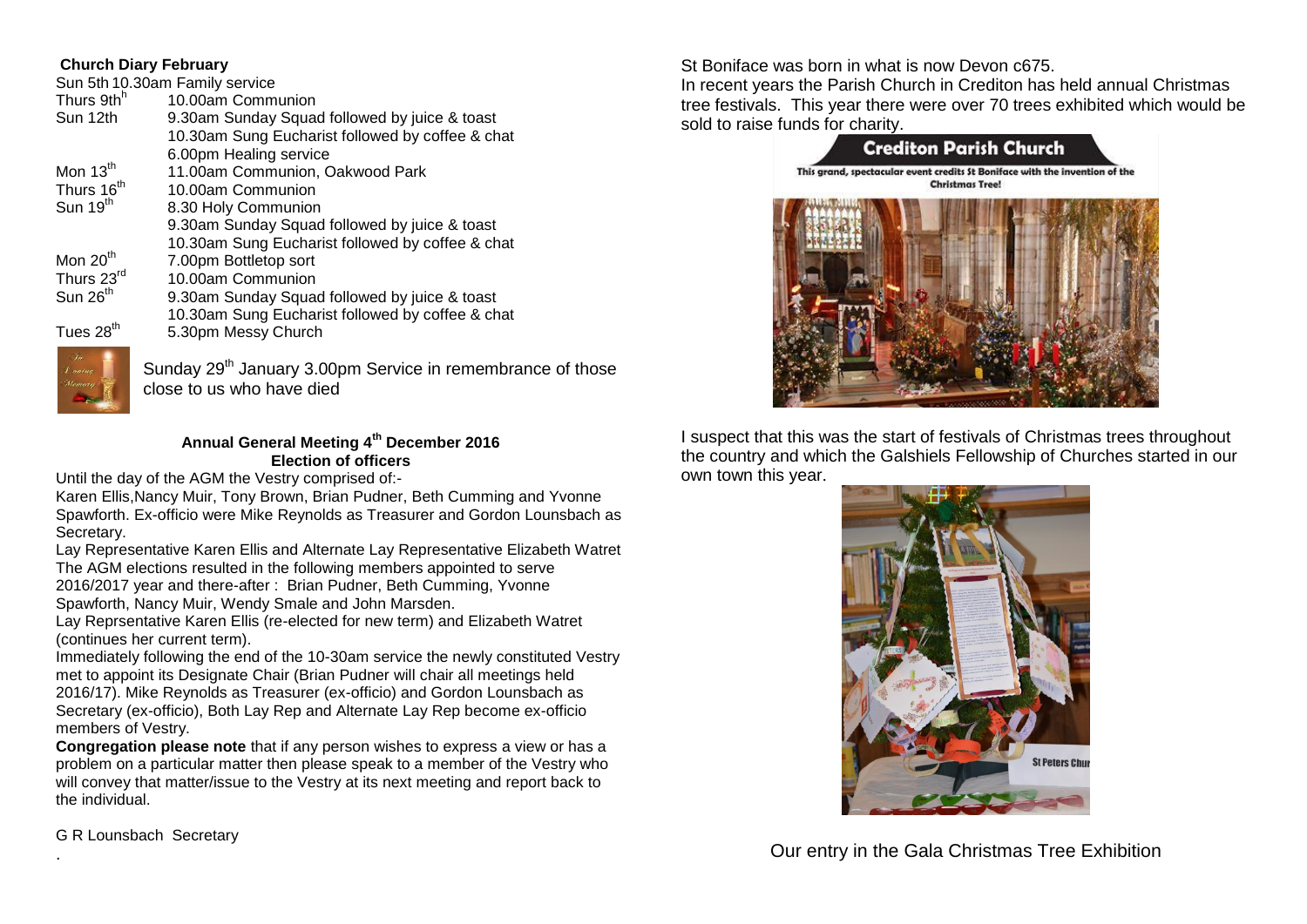# **St. Boniface and the Christmas Tree**

St. Boniface (680–754), known in Church history as the Apostle to the Germans. Catholic legend, based on actual historical events, also holds that Boniface is the founder of the use of a Christmas tree to celebrate the birth of the Christ Child. The story of the Christmas tree begins in England, where the very young Winfrid decided to enter a Benedictine monastery. Winfrid grew in holiness and piety but yearned to leave the monastery and bring the light of Christ to the pagan Germans. Winfrid heard reports that Pope Gregory II (r. 715-731) had sent missionaries to Bavaria in 716 and decided to travel to Rome to become a missionary to the Germans. Pope Gregory was delighted at the arrival of the eager Winfrid and after a period of time commissioned him to preach the Gospel in the regions of Thuringia, Bavaria, Franconia, and Hesse. In recognition of his special missionary commission the pope also changed Winfrid's name to Boniface.

Boniface spent the rest of his life evangelizing the areas of modern Germany and parts of the Netherlands. From his missionary travels, Boniface knew that in winter the inhabitants of the village of Geismar gathered around a huge old oak tree (known as the "Thunder Oak") dedicated to the god Thor. This annual event of worship centered on sacrificing a human, usually a small child, to the pagan god. Boniface desired to convert the village by destroying the Thunder Oak, which the pagans had previously boasted the God of Boniface could not destroy, so he gathered a few companions and journeyed to Geismar.

His fellow missionaries were scared and fearful that the Germans might kill them, so they balked when they reached the outskirts of the village on Christmas Eve. Boniface steadied the nerves of his friends and as they approached the pagan gathering he said, "Here is the Thunder Oak; and here the cross of Christ shall break the hammer of the false god Thor." Boniface and his friends arrived at the time of the sacrifice, which was interrupted by their presence. In a show of great trust in God and born from a desire to enkindle the fire of Christ in the German pagans, Boniface grabbed an axe and chopped down the Thunder Oak of mighty Thor.

The Germans were astounded. The holy bishop preached the Gospel to the people and used a little fir tree that was behind the now felled oak tree as a tool of evangelization. Pointing to it he said,

"This little tree, a young child of the forest, shall be your holy tree tonight. It is the wood of peace… It is the sign of an endless life, for its leaves are ever green. See how it points upward to heaven. Let this be called the tree of the Christ-child; gather about it, not in the wild wood, but in your own homes; there it will shelter no deeds of blood, but loving gifts and rites of kindness."

Awed by the destruction of the oak tree and Boniface's preaching, the Germans were baptized.

In the centuries that followed, the Catholic tradition of using an evergreen tree to celebrate the birth of Jesus spread throughout Germany. Although there are many stories, legends, and myths surrounding the founding of the Christmas tree, including the claim that the custom originated with Martin Luther, there is only one story rooted in a real person and a real event: Boniface, converter of the Germans, who destroyed Thor's mighty oak.



#### . **Emergency Prayer Circle**

This is a group in the church which prays for people at times of special need. If you know of a member of your family or a friend facing crisis or Ring Muriel on 01896 831418 or Rhona on 01896 751484



Roslynn, JJ, Aimee, Stuart & Rosemarie, Darrin, Fiona, Ivy, Karina, James, Jaci, William, Bethany, Katie & John, Jim, Ruth, Kris, Joanna, Rebecca, Ian and Oliver, Steph, Emily and Holly, Sadie, Nicholas, Patricia, Tony, Gina, Billy, Fred, Joan, Jane, Lin Say, T Jay, Chris and Lyle, Liz, Richard & Helen, Robin, Charles, wee Thomas

*Please give names for prayers and pastoral visits to Al Christie Tel 755480 or email maryandal@tiscali.co.uk*

#### **VIEW FROM THE BEACH (SAND BED)**



Well here I am six months on and counting. It certainly has been quite a struggle so far. After arriving here in June after 3 weeks at home with what was a small sore to begin with ended up being a nightmare and a hole as large as my fist. If that wasn't enough to cope with in the early days of my admission I developed more complications with my stomach and was being treated for a twisted bowl and an

inflamed gall bladder. To put it in context a bit of a mess. After all that happening in the first 3 weeks of my stay things were beginning to settle again and the healing could begin in earnest. Or so I thought.

By this time almost 3 and a half months had passed and things were going well until mid-October when I developed severe pains and was transferred to the Cardiac Unit for 5 days after suffering a mild heart attack for which I can now say that I am recovering well from and now beginning the real rehabilitation of daily exercises with both the physios and nurses on the ward. I still have a long way to go yet and with your support of prayers and visits I have found great strength and courage in these tough times.

Finally I would like to leave with you these few thoughts.

Being in bed and not get up every day for months on end – plenty of experience of that. Sometimes a small room (my Bedroom) and a TV. That's what it is like. I'm also reminded of my faith in all of this and to this I think of a song that was a hit with one of my favourite songs by a group called RUNRIG. Every River *Every River I try to climb and every river I try to cross*

*There's no way I'd rather be with you, there's no way without you.* Of course I'm talking about God in this context. I certainly valued his help and support through these tough times.

Well it's getting late now and I will be going to bed in the sand. MAY GOD BLESS YOU ALL AND AGAIN THANKS AND KEEP ON PRAYING. YOUR FRIEND TONY